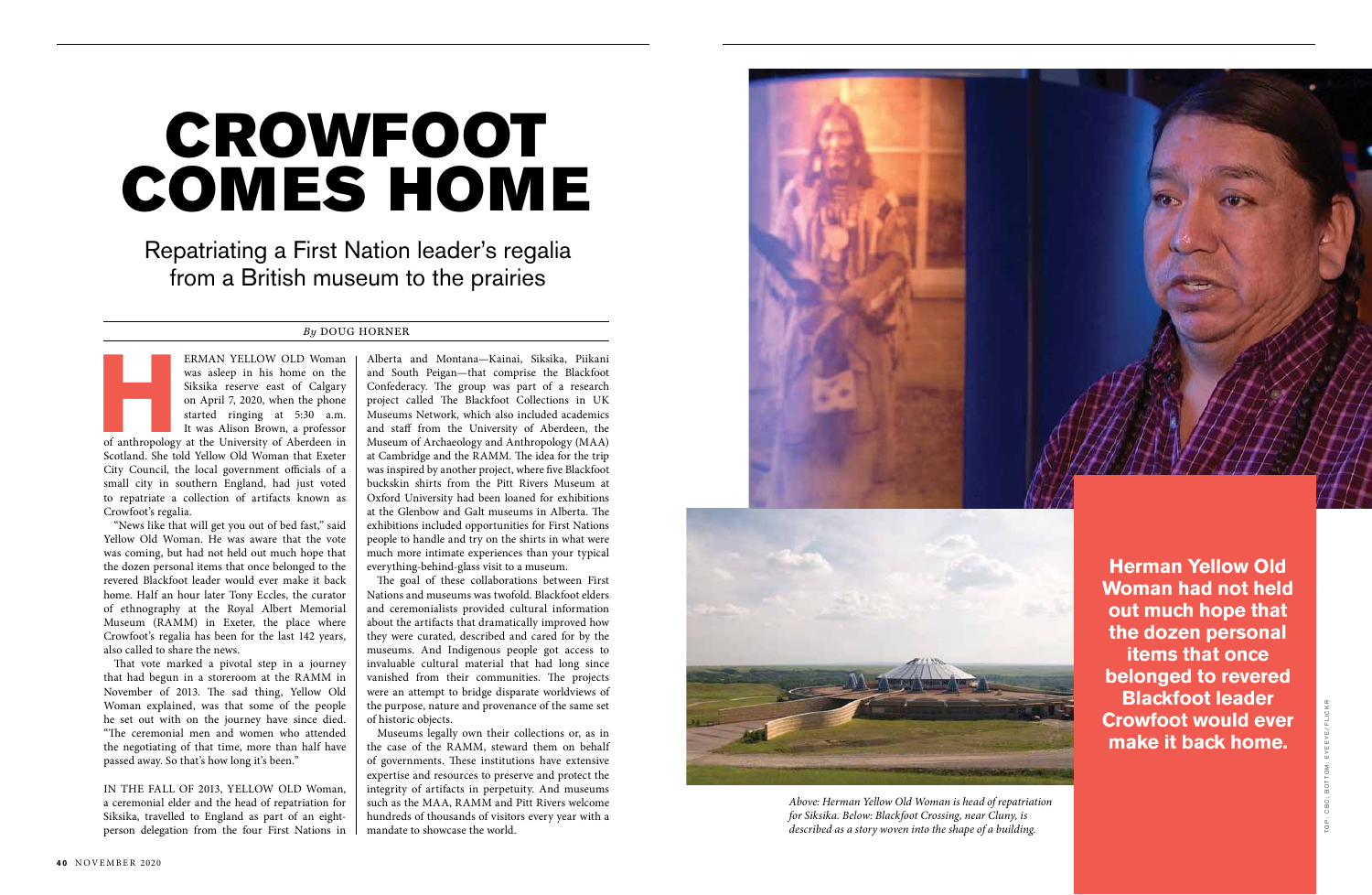For First Nations peoples, however, many of the artifacts in question are not inanimate objects. Some are sacred and essential for carrying out spiritual ceremonies. They have immense potential for revitalizing cultural practices that strengthen identity and empower communities. Also, many of these artifacts were stolen or sold under extreme duress. They're the spoils of colonialism. Some of the oldest artifacts from North American Indigenous nations are in museums overseas. Items from the 17th, 18th and 19th centuries were sent far away to wealthy patrons and private collections that then ended up in museums. Laura Peers, an anthropologist who co-created the Blackfoot Shirts Project with Alison Brown, estimates that thousands of Blackfoot artifacts live in English and European museums.

"If you think about the history of museumcollecting practices and what museums try to do, there's been this idea of museums as places where knowledge is created and to a degree… controlled, with cataloging and classification and all those YELLOW OLD WOMAN REMEMBERS the exact moment back in 2013 in the RAMM's storage room when the conservation-grade cabinet drawer slid open to reveal the regalia. "It was really emotional," he said. The group sang a ceremonial song to honour Chief Crowfoot and smoked a pipe. "The songs that we sing to honour chiefs all of a sudden became very powerful and brought tears to our elders."

The artifacts include a buckskin shirt with scalp hair, leggings with red feathers and fringes, beaded pouches, a steel hunting knife lashed with the front part of a bear's jaw, a bundle of feathers and a deerhide necklace strung with grizzly bear claws, beads, animal teeth and brass studs. Chief Crowfoot's bow is in the RAMM's permanent gallery as part of the Americas display, but the rest of the regalia is in storage. The museum undertook a major conservation project in the late 1990s to restore and protect the artifacts. The shirt and leggings were last displayed in 2012 as part of an exhibition called "Warriors of the Plains" that was created and toured by the British Museum.

Yellow Old Woman said Chief Crowfoot could have worn many of the items when he signed Treaty 7 on behalf of the Siksika Nation in September of 1877.

He described how the Blackfoot elders quickly realized that some of the material had been misidentified. But they decided against revealing some of that information to museum staff. "We were reluctant to share too much," Yellow Old Woman said. "Some stuff we [didn't] expose because of the sacredness. It has ties to the land, to the spirit of the animal, and we believe those are living things and they give us power."

Given the spiritual importance of the regalia, Yellow Old Woman wonders why Chief Crowfoot would have given it to Cecil Denny, an officer with the North West Mounted Police who befriended the chief and was staying in his camp during the time of the signing of the treaty. Denny's sister loaned the artifacts to the RAMM in 1878 and the museum purchased them in 1904 for £10. The Blackfoot have a strong tradition of hospitality and giving gifts, which Yellow Old Woman said probably played a role in the exchange. Also, Crowfoot had lost many of his children to disease and often took others under his wing. "He adopted a lot, and that's basically what he did with this individual," Yellow Old Woman said.

The day after the visit to the RAMM storage room in November 2013, the Blackfoot delegation met with museum and city officials for a public panel discussion. "They all agreed that the material they had should be returned to the Blackfoot," Yellow Old Woman said. But museum staff also cautioned that it would take time and further discussions before Crowfoot's regalia could be repatriated.

 $\mathfrak{c}$ 

kinds of things," said Brown. "But when you take that away and confront people with items that are related to their heritage, particularly if they've experienced colonial forces… these things can become triggers for all kinds of stories in history and memory, and reminders of what's not been passed on as well as what could still be."

The vote by Exeter councillors in early April to return Crowfoot's regalia occurred at a time of active debate across England and Europe about whether and how museums should decolonize their collections. Arts Council England had commissioned the Institute of Art and Law in February to develop new guidance for UK museums on repatriation. The report is scheduled for release in the fall of 2020 and will outline the ethical and legal considerations, as well as bestpractice examples, involved in making decisions on how and when to return objects to their originating communities. The report follows on the heels of new policies in France, Germany and Holland that guide the repatriation of colonial-era artifacts.

**I** T WILL BE AN HONOUR TO SEE [the regalia]," said Linda Many Guns, a professor of Indigenous studies at the University of Lethbridge and ceremonial elder with the Siksika. "I can hardly wait." Once travel restrictions for COVID-19 are lifted, a group of Blackfoot leaders will go to Exeter for an official ceremony to receive the regalia.

Many Guns explained that Crowfoot earned the respect and leadership of his people because of his remarkable physical courage (he once killed a grizzly bear with a spear) and his keen instincts for diplomacy and peacemaking. He was the primary negotiator for the Blackfoot Confederacy when establishing the terms of Treaty 7 with the representatives of the British Crown. The chief of each of the five participating First Nations— Kainai, Siksika, Piikani, Nakoda and Tsuut'ina—all signed the treaty, but it was Crowfoot who laid the groundwork for the consensus.

"He was able to understand the bigger, really bigger, long-term picture," Many Guns said. "We ended up with even more constraints and more difficulties, but I believe if he had taken another way, there's a good possibility we wouldn't even exist today."

Above and beyond his prowess in battle and proclivity for peacemaking, Crowfoot is a significant figure for the Blackfoot because he exemplified an important cultural value. Many Guns explained that the wavy line in Blackfoot imagery symbolizes how change is an ineluctable part of life. Learning to navigate change is considered an invaluable skill. "Let's say you get diagnosed with diabetes; it's being able to pick up that disease and walk with it with pride," she said. "Let's say you were going through changes, you've lost your family; it's picking up that disaster and walking with pride so that you can show your children how to deal with change."

Crowfoot was born in 1830 and grew up when the Blackfoot tribes controlled a vast area of the northwestern plains from the Rocky Mountains in the west into what is now east-central Saskatchewan to the east, the North Saskatchewan River to the north and the Yellowstone River in the south. He emerged as an influential leader as European settlers brought catastrophe—smallpox epidemics, the whisky trade and the indiscriminate slaughter of the buffalo—undermining a way of life that had flourished for thousands of years.

"Everything in their world was gone or missing or no longer existed," Many Guns said of the circumstances for the Blackfoot leading up to the Treaty 7 negotiations. She described how the Kainai and their chief, Red Crow, were late getting to the negotiations at Blackfoot Crossing in the fall of 1877. *continued on page 46* 



*A conservation-grade cabinet drawer slides open to reveal Crowfoot's regalia in Exeter's Royal Albert Memorial Museum storage room. An eight-person delegation from the Blackfoot Confederacy witnessed this in 2013.*

**The British museums had concerns about Blackfoot Crossing. "They were very focused on ensuring that if they do repatriate something, it gets appropriate museum care." —Daryl Betenia**

CBC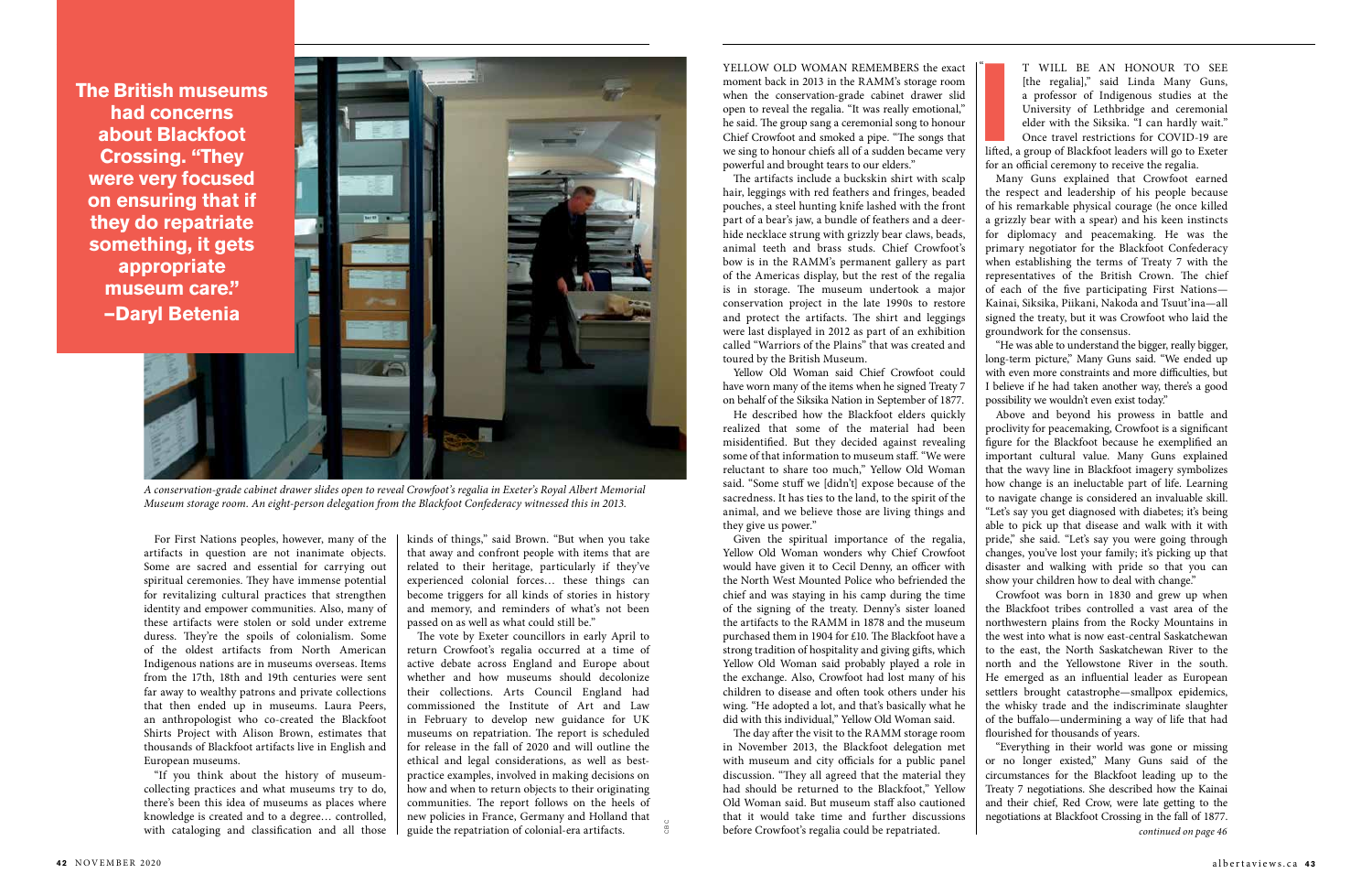





*Top: Buckskin shirt with scalp hair. Bottom: Steel hunting knife lashed with the front part of a bear's jaw.*

**For First Nations peoples these artifacts are not inanimate objects. Some are sacred. Many were stolen or sold under extreme duress. They're the spoils of colonialism.**





*From top left: Beaded pouch containing a divination kit that was either purchased by Crowfoot or gifted to him; leggings; quirt/ horsewhip; bow; bow case and quiver; feather bundle; deer-hide necklace with grizzly claws, beads, animal teeth and brass studs.*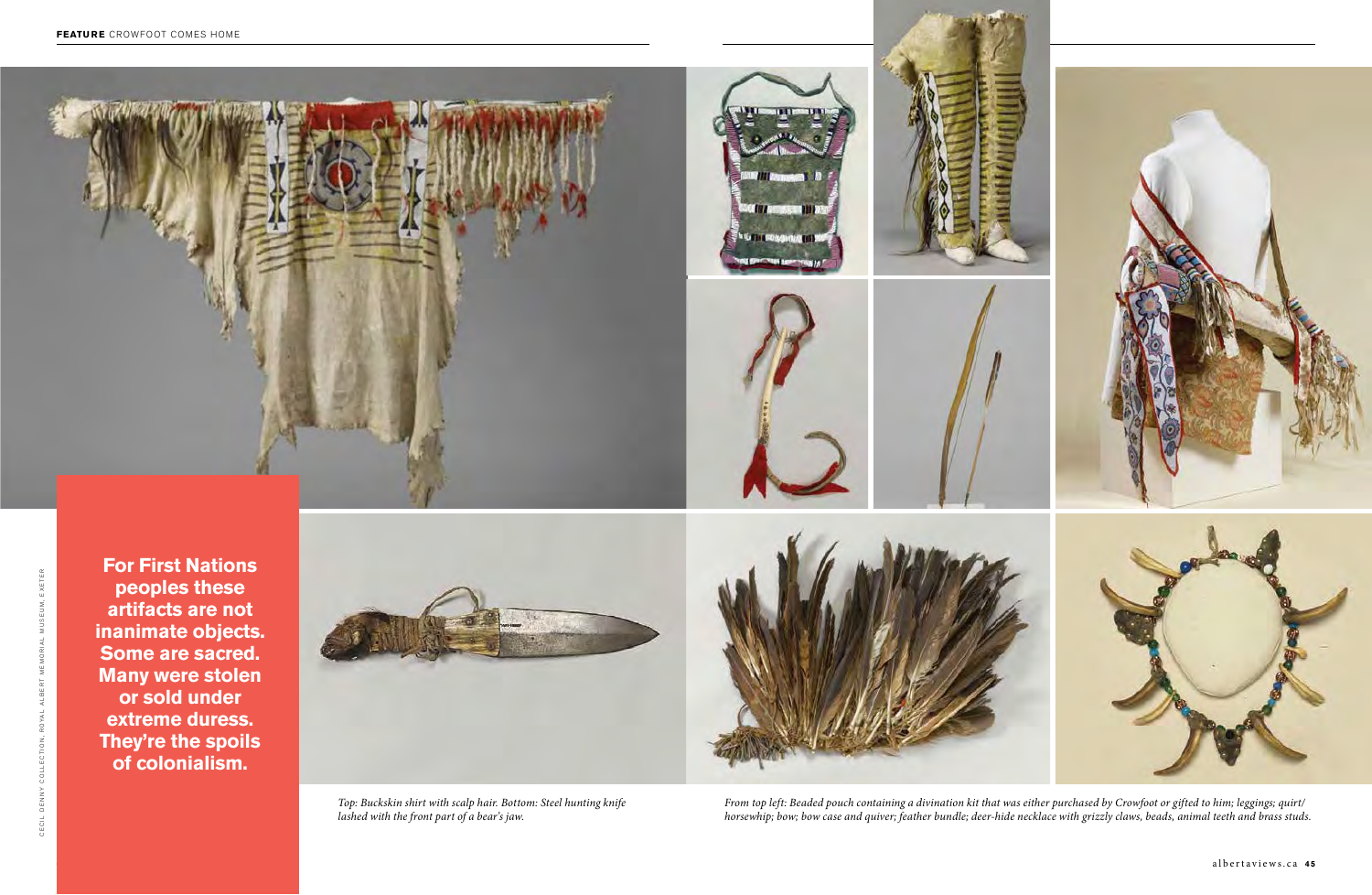**THE RETURN OF CROWFOOT'S**<br>
regalia is by no means a first for<br>
an English museum, but Betenia<br>
said Canadian and US institutions<br>
by comparison are veterans of<br>
repatriation. They are much more<br>
used to the idea of giving regalia is by no means a first for an English museum, but Betenia said Canadian and US institutions by comparison are veterans of repatriation. They are much more

strings attached. "If something is sacred and being repatriated, everybody knows it's going to be used in ceremonies rather than sitting in a museum," she said. Betenia has been at the Glenbow since 1982, when she worked part time while completing a history degree at the University of Calgary. By 2000, when the Glenbow repatriated 251 ceremonial bundles to Blackfoot communities in Alberta, Betenia had worked her way up to senior registrar, the person who oversees acquisitions and loans of artifacts in the collections.

Robert Janes, the director of the Glenbow at the time, and Gerald Conaty, the curator of Indigenous Studies, worked closely with Blackfoot leaders for over a decade before the release of that material. It was a decisive and ground-breaking decision that precipitated the creation of Alberta's First Nations Sacred Ceremonial Objects Act in 2000, which is still the only Canadian law on the books that deals with repatriation. The Blackfoot First Nations Sacred Ceremonial Objects Repatriation Regulation followed in 2004 as the means for applying the legislation.

Betenia said that at first she worried how the release of all those artifacts would affect the future and mission of the Glenbow. The museum was founded in 1966 by Eric Harvie, an oilman and philanthropist, who wanted to present the world to Alberta. "He was building these collections, and particularly international collections, as a way to offer an opportunity to Albertans to see things they would not otherwise see." Releasing items out of the museum, and perhaps initiating a chain reaction that would hollow out the collection, could contradict that vision. But 20 years later no flood of repatriation requests has ever materialized. Betenia estimates they receive six requests every year and said they've proven to be a thoughtful and respectful experience for everyone involved. However, the regulation only covers Blackfoot items and has yet to be expanded to include First Nations from other parts of Alberta and Canada.

Betenia's experience with repatriation transformed her perception of the role of museums and their relationship to the communities they serve. "We are stewards of a lot of this material rather than owners," Betenia said. "These pieces are seen as living things that need to go home. I don't think it's our place to argue with that."

**"Crowfoot brought us through one of the most horrific periods in our history, and his memory is really important." —Linda Many Guns**

> The tribe had gone south into the US to try and find a herd of buffalo to hunt. They ended up having to kill their horses and eat them, so they walked into camp.

> "That's when they knew there was no future, the buffalo were gone," she said. "Crowfoot brought us through one of the most horrific periods in our history, and every part of his memory is really important. It reminds us of our resilience. It reminds us of our ability to change and adapt."

> IN JULY 2014, AS PART OF THE Blackfoot Collections in UK Museums Project, Alison Brown, Tony Eccles and Anita Herle, a curator at the Museum of Archaeology and Anthropology at the University of Cambridge, visited Alberta and Montana. They spent two days at Blackfoot Crossing Historical Park, which is on the Siksika reserve an hour east of Calgary. The museum itself is built into a ridge overlooking the river valley where the treaty was signed. The building took 20 years and \$30-million to construct. The architect, Ron Goodfellow, worked closely with Blackfoot elders to incorporate 17 cultural symbols into every facet of the design. Many Guns described Blackfoot Crossing as a story woven into the shape of a building. The architectural approach reflected the way Blackfoot stories and culture are imbricated with the landscape.

> Jack Royal is the chief executive officer of the Blackfoot Confederacy Tribal Council, but was the president and general manager of Blackfoot Crossing Historical Park from when it opened in 2007 until the fall of 2017. He was there in the summer of 2014 and helped tour the guests from England. They explored the museum, its displays, on-site storage and research facilities. They also walked to Cannon Hill, where the treaty was signed, and visited Chief Crowfoot's last tipi site and grave, which are all connected by a

network of trails through the river valley.

It seemed like everything was in place after the visit, but then Royal started to get a series of emails from Eccles at RAMM. Questions about storage capacity, insurance and environmental controls. "We would send him an email and he wouldn't respond for two or three months at a time," Royal said. And when Royal would finally get a response it would include another question that would start the cycle again. Blackfoot Crossing submitted a formal repatriation request in 2015 and secured a grant from the Alberta government to fund the costs of safely transporting the artifacts. But as months turned into years, Royal said he encountered what felt like one arbitrary roadblock after another. When he left the organization in 2017, he was doubtful the regalia would ever return. "Obviously I am happy these things are finally coming home," he said. "It's been a long time coming."

Camilla Hampshire, the museum manager at the RAMM, explained in an email that all those questions were part of their standard due diligence for all repatriation requests. Organizations are asked to provide information about governance, financial position, business plans and what they intend to do with the repatriated material. "It helps us compile a report and make a recommendation to councillors," Hampshire wrote. "Blackfoot Crossing provided RAMM with a business plan for 2015–16 that suggested it was in an uncertain financial position, but none of the other documentation requested."

Daryl Betenia, director of collections for the Glenbow, has been helping out behind the scenes since 2014. She provided advice to Blackfoot Crossing about various professional museum standards and technical details such as the right environmental conditions for exhibit cases. Betenia and Joanne Schmidt, the Indigenous Studies curator at the Glenbow, had a meeting at Blackfoot Crossing in May of 2019 to see where they were planning to display Crowfoot's regalia.

"We were all incredibly impressed by what they had done. I think they could probably sell that model to other museums," Betenia said. "Within a larger gallery, they created a separate space, which they were able to seal off and engineer so it's able to maintain the appropriate humidity and they can control light levels."

She too has been in contact with staff from the RAMM about the repatriation. "There appeared to be a great deal of concern on the part of the museum and Exeter about Blackfoot Crossing," she said, particularly about appropriate museum standards and a lack of accreditation. "They were very focused on ensuring that if they do repatriate something, it goes to another museum and it gets appropriate museum care."



*Top: Chief Crowfoot was the primary negotiator of Treaty 7 for the Blackfoot Confederacy in 1877. Bottom: Chief Ouray Crowfoot the former leader's great-great-great grandson—has an MBA and a master's in accounting and has spent his career in the financial industry.*

B O T T O M : M I K E S Y M I N G T O N / C B C ; T O P : A L A M Y